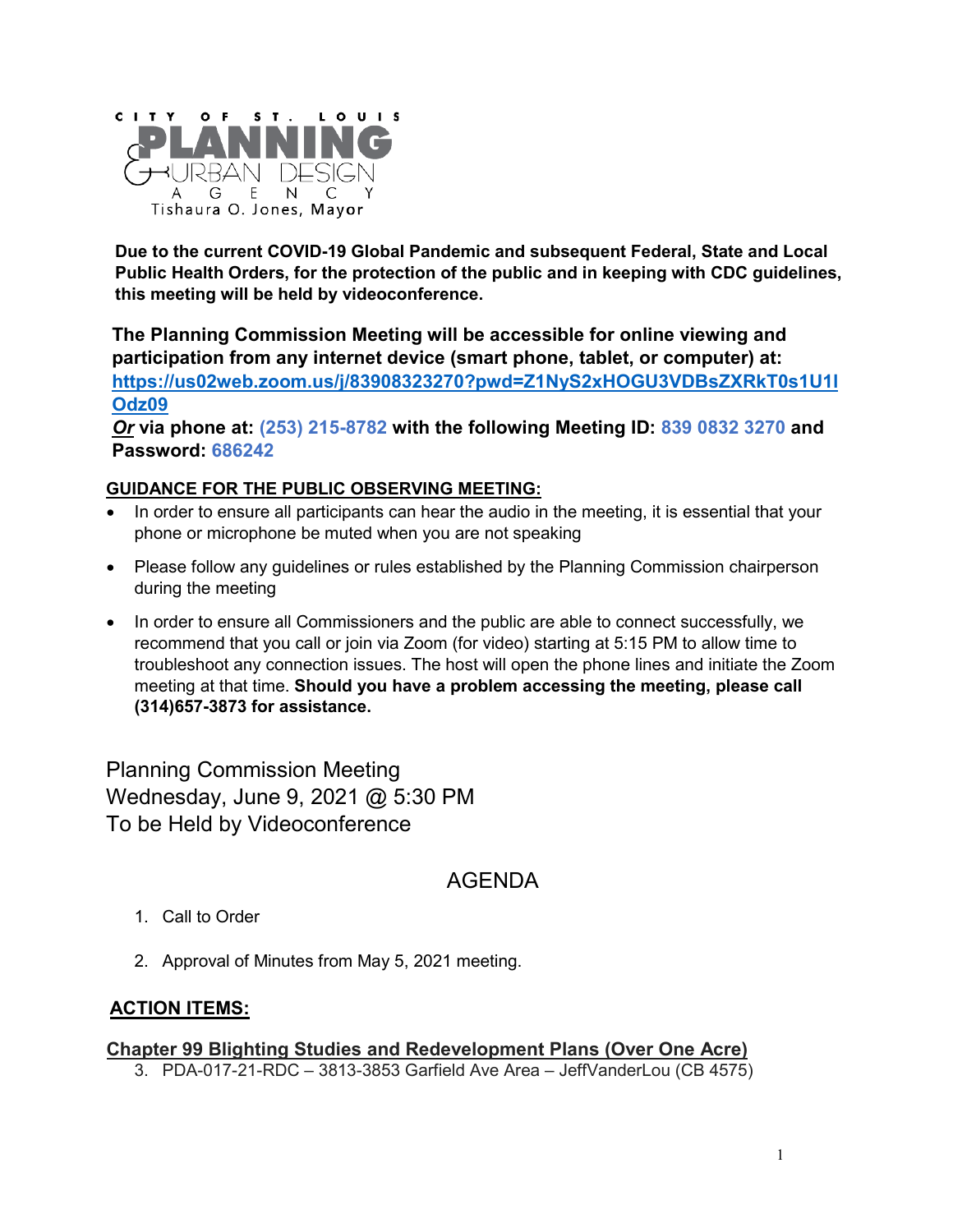#### **Rezonings:**

4. PDA-019-21-REZ - 4100-4146 Clayton Ave and 4101-4123 Sarpy Ave - A request to rezone from "J" Industrial District to "H" Area Commercial District – Central West End (CB 3962)

### **Other Action Items:**

5. PDA-016-21-TOP – North Central Vision Action Plan—Request for Public Hearing Vandeventer and Covenant Blu Grand Center (Multiple CBs)

#### **DELEGATED ITEMS:**

# **Street/Sidewalk Vacations(R-O-W)**

NONE

#### **Chapter 99 Blighting Studies and Redevelopment Plans (Under One Acre)**

6. PDA-018-21-RDRA – 3834 Virginia Ave Area - Dutchtown (CB 1620)

#### **Chapter 99 Blighting Studies and Redevelopment Plans (Under One Acre/Over \$1 Million)** NONE

#### **INFORMATIONAL ITEMS:**

7. Neighborhood Planning Strategy Draft

#### **New Business:**

NONE TO REPORT

Roll call vote in open session to hold a closed meeting pursuant to the following:

Proceedings involving legal actions, causes of actions or litigation or confidential or privileged communications with attorneys or auditors as provided by Section 610.021 (1)RSMo. and/or Section 610.021 (17)RSMo.

# END CLOSED SESSION

# NEXT BOARD MEETING – July 7, 2021

Adjournment

# **This notice is posted in compliance with RSMo §610.020.**